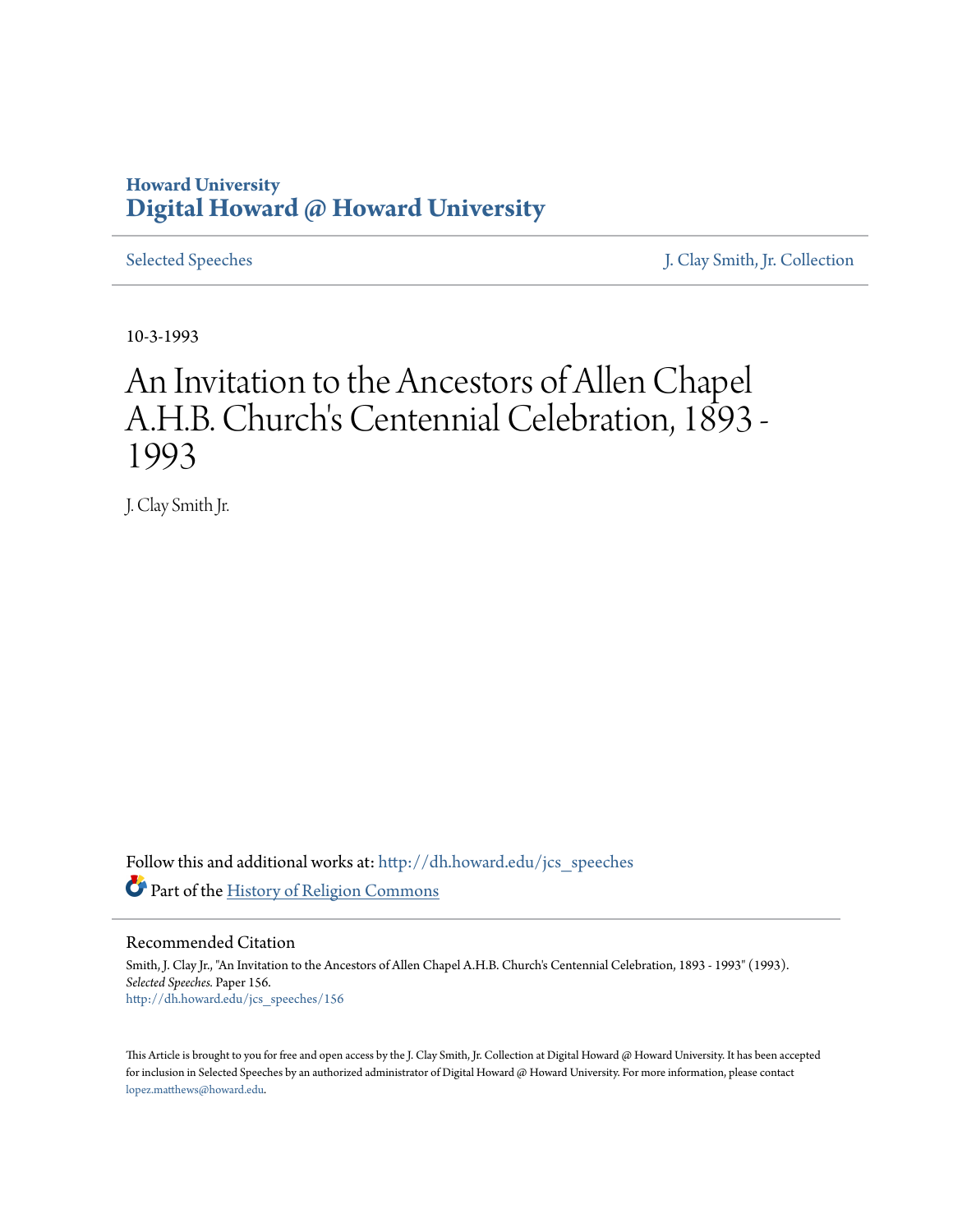## AN INVITATION TO THE ANCESTORS OF ALLER CHAPEL A.H.B. CHURCH'S CBRTBHRIAL CBLEBRATIOR 1893 - 1993

"

 $\ddot{\cdot}$ 

by: Dr. J. Clay Smith, Jr.\* Professor of Law Howard University school of Law Washington, D.C.

Most of the people who founded Allen Chapel African Methodist Episcopal Church were no doubt born prior to 1862, prior to the ratification of the 13th and 14th Amendments abolishing slavery, and granting them rights as citizens of the United states and citizens of the state in which they resided.

They were our ancestors in Christ; they were men and women of African descent; they were themselves the progeny of slaves, descendants of the slave trade, the daughters and sons of white slave masters, of fathers or mothers who had been lynched, raped and subjected to the worst conditions of human experience. They were our ancestors in Christ.

<sup>\*</sup>The theme of the centennial celebration is "Celebrating 100 years: Honoring the Past, Fulfilling the Present and Preparing for<br>the Future." Dr. Smith delivered the 100 year Pre-Anniversary Dr. Smith delivered the 100 year Pre-Anniversary "Kick-Off" Program on Sunday, October 3, 1993. The Anniversary Chairperson is willa Easter. The Homecoming Celebration is scheduled between November 8-12, 1993. Rev. John D. MaGee, is the pastor of Allen Chapel African Methodist Episcopal Church.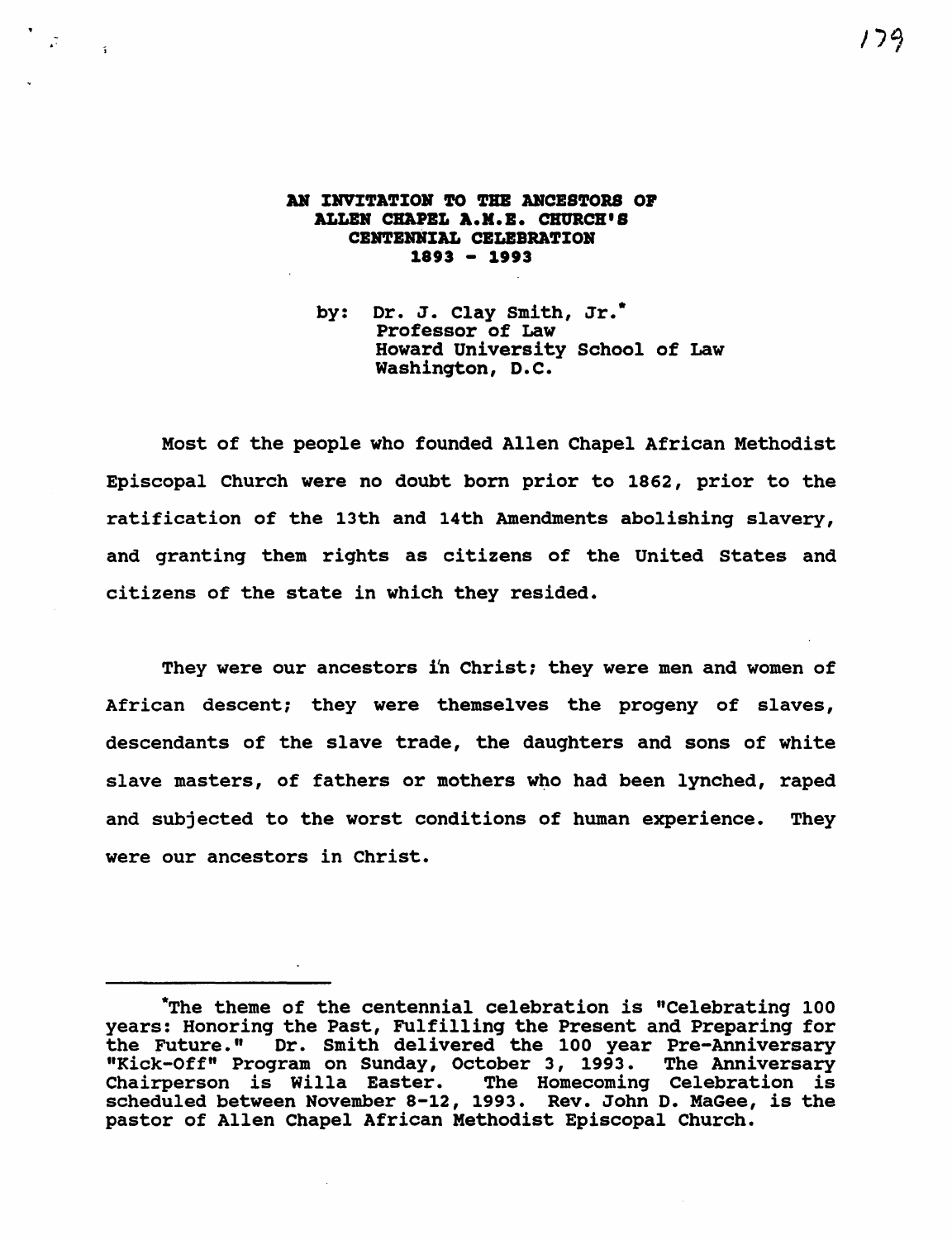We can only imagine who, or which group of people, suggested that this community form as a body in Christ to construct a building with a cross representing the "blood of the Lamb," the "Prince of Peace" atop this structure in 1893 to be known as Allen Chapel African American Episcopal Church.

 $\mathcal{L}^{\text{max}}(\mathcal{L})$ We can only speculate about the conversations, debates and disagreements that may have occurred about the site selection of Allen Chapel. The site selection of the church may have been determined by our race; it may have been determined by the cost of the lot, it may have been determined by ease of access for the men and women who organized the church, or a combination of one or more of these issues.

I do not know whether the original site was sold to or given to the people by a white person or a black landowner, but whether purchased or received as a gift, it cost money to construct the first building.

Again, we can only imagine, how the congregation raised the money to purchase the materials to establish a "house of God" by people, who had declared that their "hope was built on nothing else but Jesus's love and righteousness." These were our ancestors in Christ.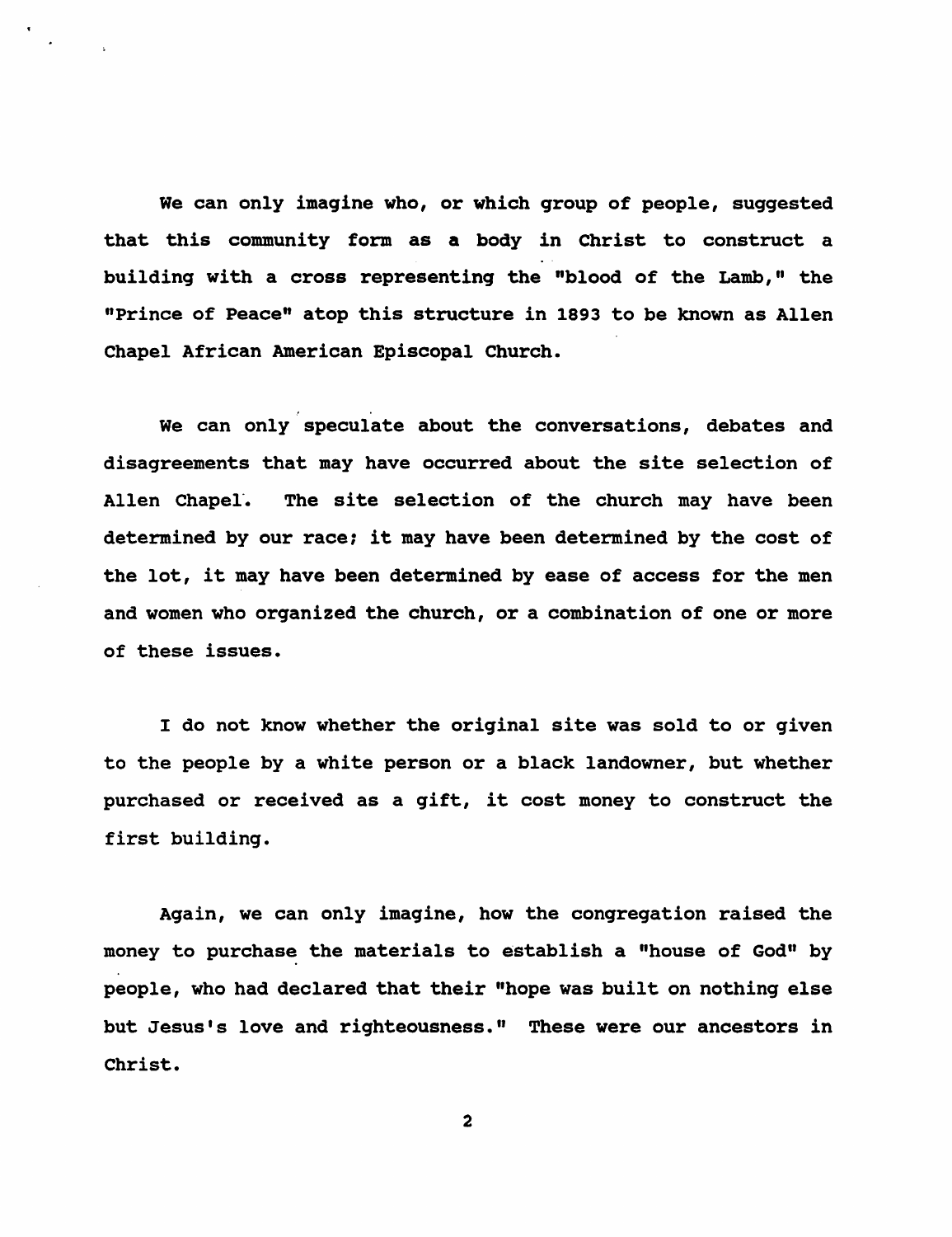My imagination invites me to see black men bringing logs in wagons driven by mules or horses to the original site of Allen Chapel. Men working in overalls and boots. My imagination leads me to believe that during every stage of the construction of Allen Chapel, people would gather to pray and sing. I bet you could hear somebody giving testimony, and men and women raising their arms singing the praise of Jesus Christ. These were our ancestors in Christ.

I wonder whether the first preacher brought to the Church lived in the Omaha community, and if not, how he was selected as the first pastor of the Allen Chapel flock? I doubt if our first pastor worked full time as a preacher. Was he a farmer, did he work for white folks in the surrounding area, the railroad, or the meat packing house? Was he an itinerant preacher?

I wonder if he was a good preacher? Hopefully, he was respected in the community and drew people to the Allen Chapel to worship and as members. I wonder what the format of the "call to worship" was in 1893 when our ancestors met in this church and the people "became quiet" in the presence of God. It must have been a rich experience for this congregation to call on God to come to Allen Chapel to consecrate this place with His Grace. It must have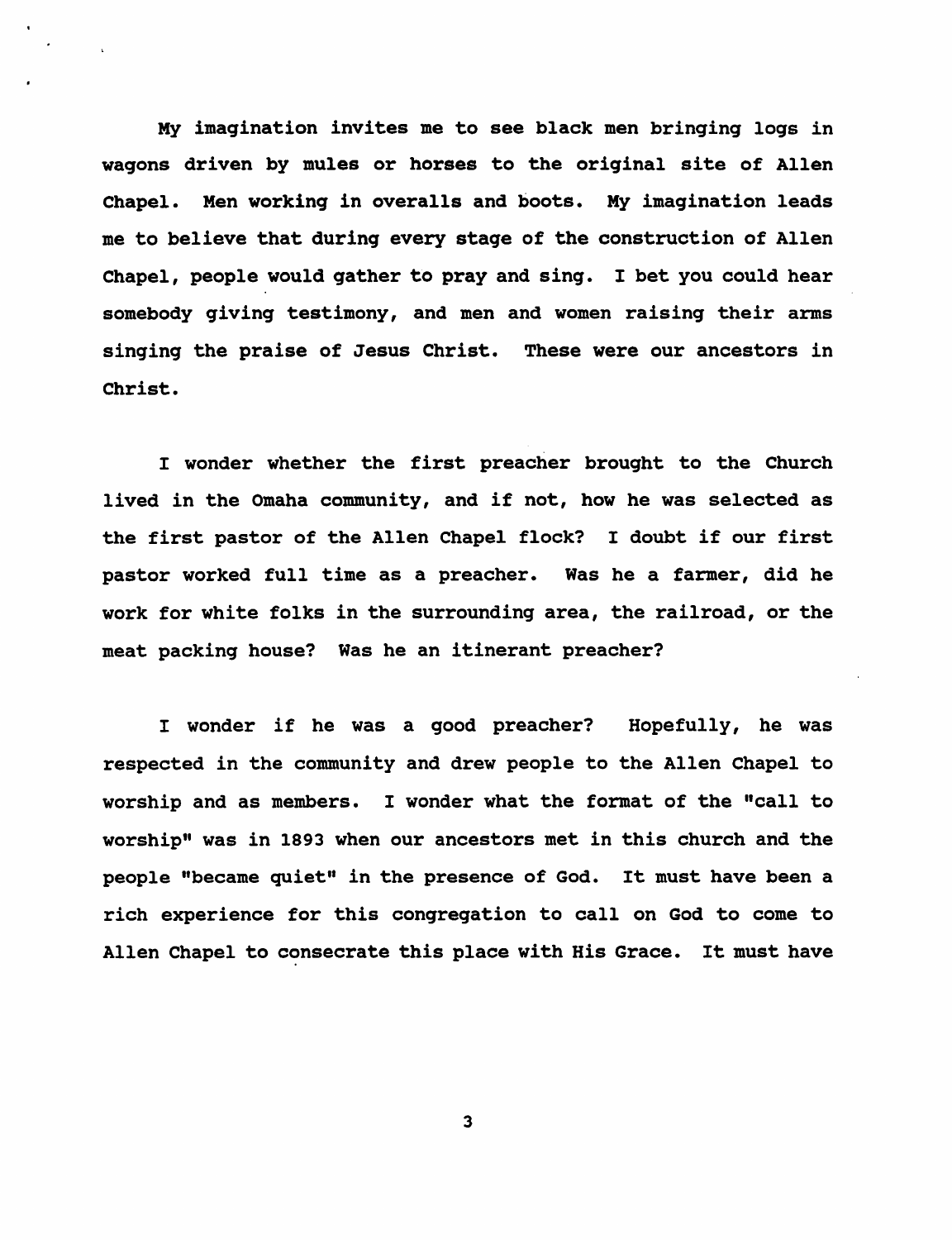been an emotional moment, perhaps on a day like today, when husbands and wives, their children, grand-parents and great-grandparents "opened the doors" of this church and proudly stepped forward to be received on the rolls as members of Allen Chapel.

All of the oriqinal ancestors of Allen Chapel are gone and most of them have long since been forgotten. Many of the first families of the church may not exist any longer. Their collective individual accomplishments may be lost in time, but there fingerprints are--still indelibly stamped on this church. Their hammers and nails are still lodged in the earth of this community and the wheels of their wagons and the hoops and reins used to guide their mules and horses are hanging in someone's antique shop or in some western museum. Our ancestors in Christ, they live.

For a black church to last for one hundred years, Allen Chapel must have had a strong foundation. The founders left a firm foundation, a foundation not solely built on rock, but a foundation built for "the rock of ages." This "rock of ages" clings to me, to us.

New generations of families have succeeded each other at Allen Chapel, but tradition has not been lost. The men and women of this church have responded to the call of duty to defend their country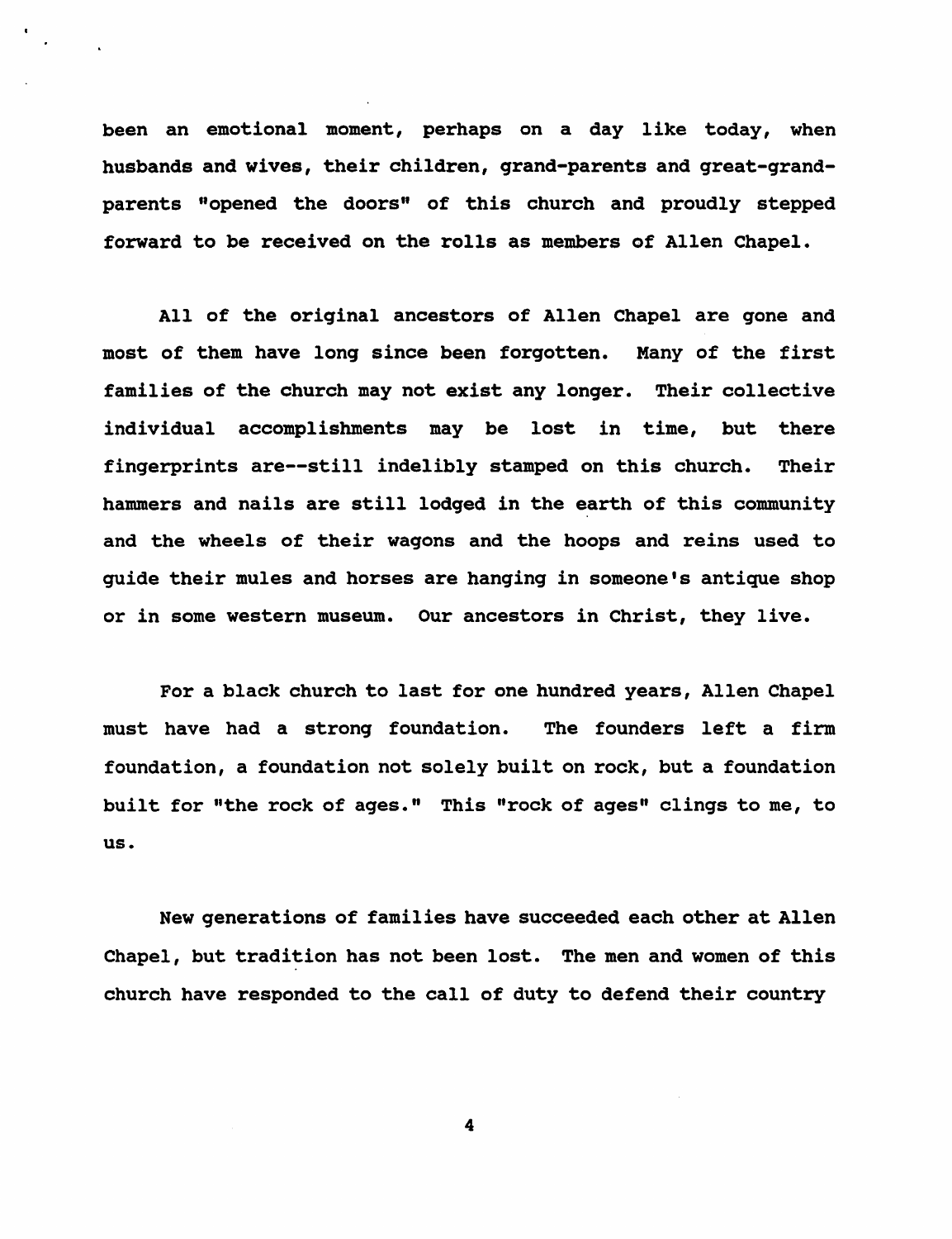in every war and police action since 1893. The women of the church gave their son's to the nation to defend it, and some of the young men did not return.

There has been a rich tradition of the involvement of women in the life of Allen Chapel. Indeed our women have lead the way and they have uniformly secured this Church from financial ruin. How have they done this? The women of this church have been "The Willing Workers" and "The Busy Bees", two church clubs that may be nearly as old as the church. There is a phrase - "let your light so shine that people may see your good work to glorify God". The women at Allen Chapel have turned on the lights of this church a many a time. There has been "good work" done in the kitchens of this church and in their homes to cook the meals for special occasions, the cookies for Christmas, the hot dogs for the church picnics. The money that these "good works" have raised over the years for Allen Chapel cannot be calculated, but it has been substantial. The women of Allen Chapel have been more, so much more, than the cooks for special occasions. Women, like Rev. Emma Reed, have stood in this pulpit as a full ordained ministers and administered the sacraments of communion and baptism. (Rev. Reed informs me that I (with Aubrey Wise, Jr.) joined the church after one of her sermons causing Ms. Cortez (who had been cool to her as a woman minister) to embrace her by saying-"If you can save the youth, you can save anybody." I was about 13 years old.) The women have taught in the Sunday School, cared for children not your own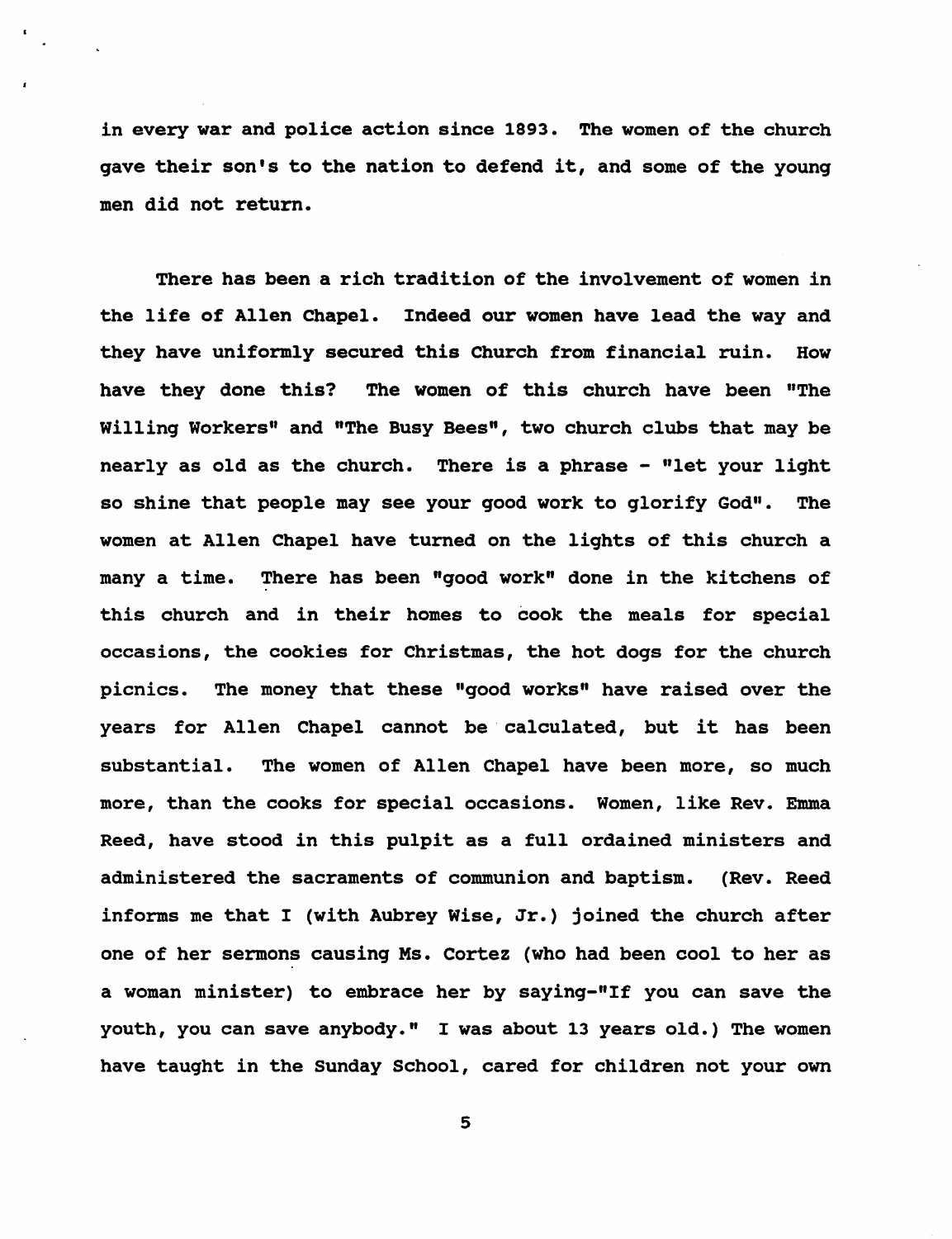and helped to save families that teetered on the brink of collapse. Yes, there are many women of' Allen Chapel, many who are present today, whose carinq hands, and biq hearts are and have watched over us. Your prayers have saved many children. In fact, I suspect there no one present today, includinq myself, whose mother has not knelled at this alter or at some alter to ask God's blessinq upon us. We are alive today because of those prayers. Sometimes, while sittinq in these pews, we heard the prayers of our mothers-durinq times that their hearts were so full or minds so burdened that their voices stretch out to God for "quidance...for peace be still." Durinq this centennial, let us honor the mothers of Allen Chapel all one hundred years of these mothers in Christ.

This church has been the maker of men, stronq, descent and carinq men. It was important that men played a role here at Allen Chapel. I have said to this conqreqation on more than one occasion how the men of Allen Chapel stepped into my life when my father died after an untimely industrial accident at Cudahy Meat Packinq Plant in 1951. I was nine years old. The men not only played a role in my life but in the lives of every male student in the church. Mothers can brinq their children to church; but fathers can mold future families by their presence in church and by active participation in the management of the church. Such has been the history of Allen Chapel: The "stronq men keep a cominq," as the qreat African-American poet Sterlinq Brown says, "like a poor inch  $worm...$  they simply keep a coming on..."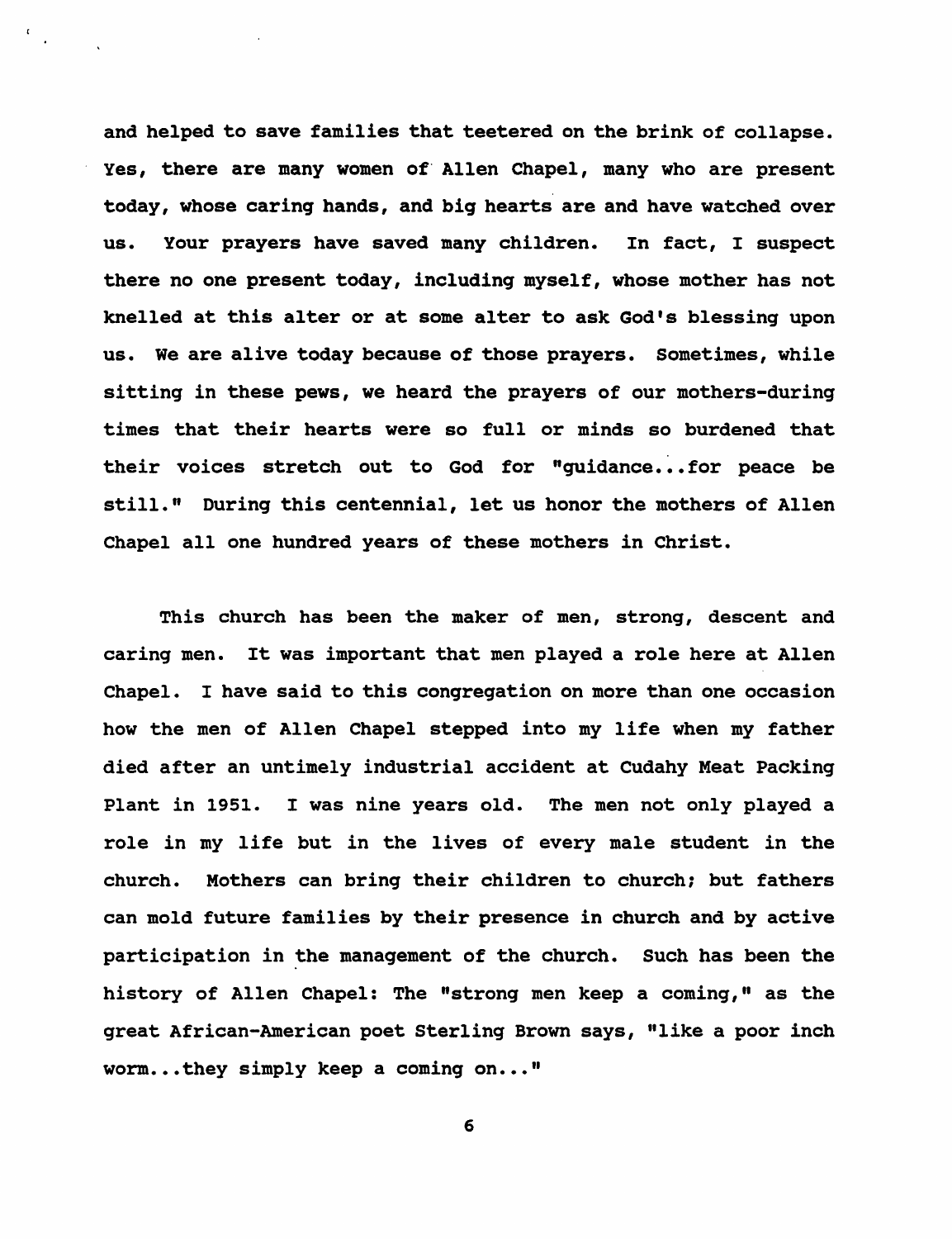A century is a long time: but in the sands of time, it is but a drop of water. But, a mere drop of water in the name of Jesus can save the church to serve yet another one hundred years. You, the members of Allen Chapel, are that drop of water.

Listen to the water...

"Wade in the water, wade in the water children." It was the water that baptized you, your children. The water has helped to save us all.

You've walked in the footprints: Remember when Emily smith (my mother); sang- "Footprints of Jesus---leading the way, footprints of Jesus by night and by day, sure if I follow, life will be sweet...."

Our ancestors many, who by the grace of God still live, have left us with a "sweet life." They lead us to "the footprints of Jesus." The ancestors loved to tell the story. Remember the words- "I love to tell the story twill be my theme in glory, to tell the old, old story of Jesus and his love."

Allen Chapel A.M.E. Church has been telling the story of love for one hundred years.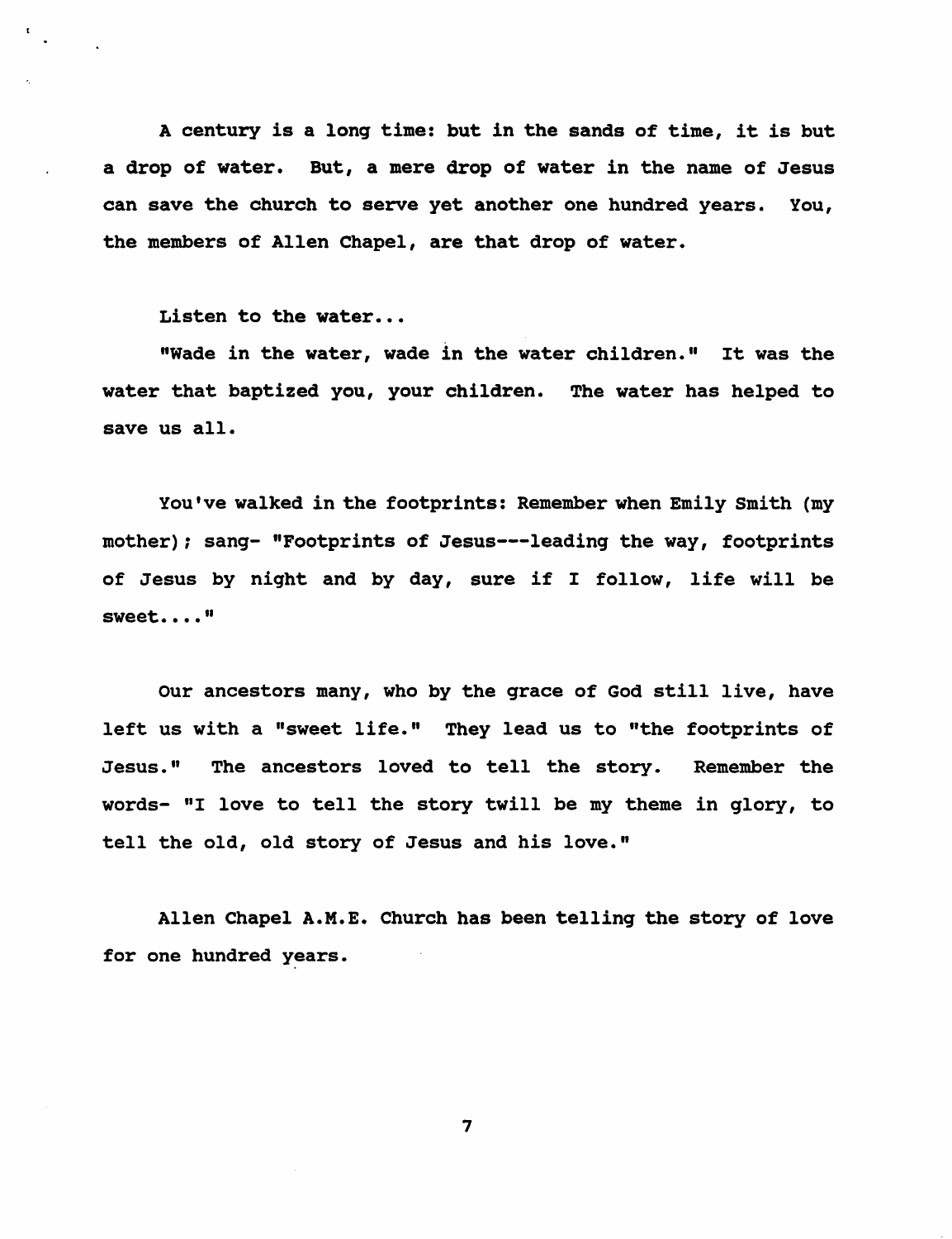This church has much to be proud of. So, "go tell it on the mountain, over the hill and everywhere; go tell it on the mountain, that Jesus Christ is born."

In closing, all of us have brought our dead to this alter. Death is not the end: it is the beginning of the substance of things hoped for, the evidence of things for those lifted behind, not seen.

The mothers, fathers, daughters, sons, and friends that have passed this way at Allen Chapel, these faithful warriors for the cross did not leave us alone- "no, never alone, no, never alone, he promised never to leave us, no never alone." The departed mothers, fathers and sisters, brothers, aunts and uncles, left us in the hands of Jesus, and "leaning on his ever lasting arm."

Many invitations will be given by Allen Chapel for people to come help to celebrate the centennial of Allen Chapel Church. Its going to be a wonderful, and historical homecoming. Many stories will be told, old acquaintances will be renewed, new pledges of faith will be received, tender testimony will be given, great preaching will be heard, sensitive moments will be experienced.